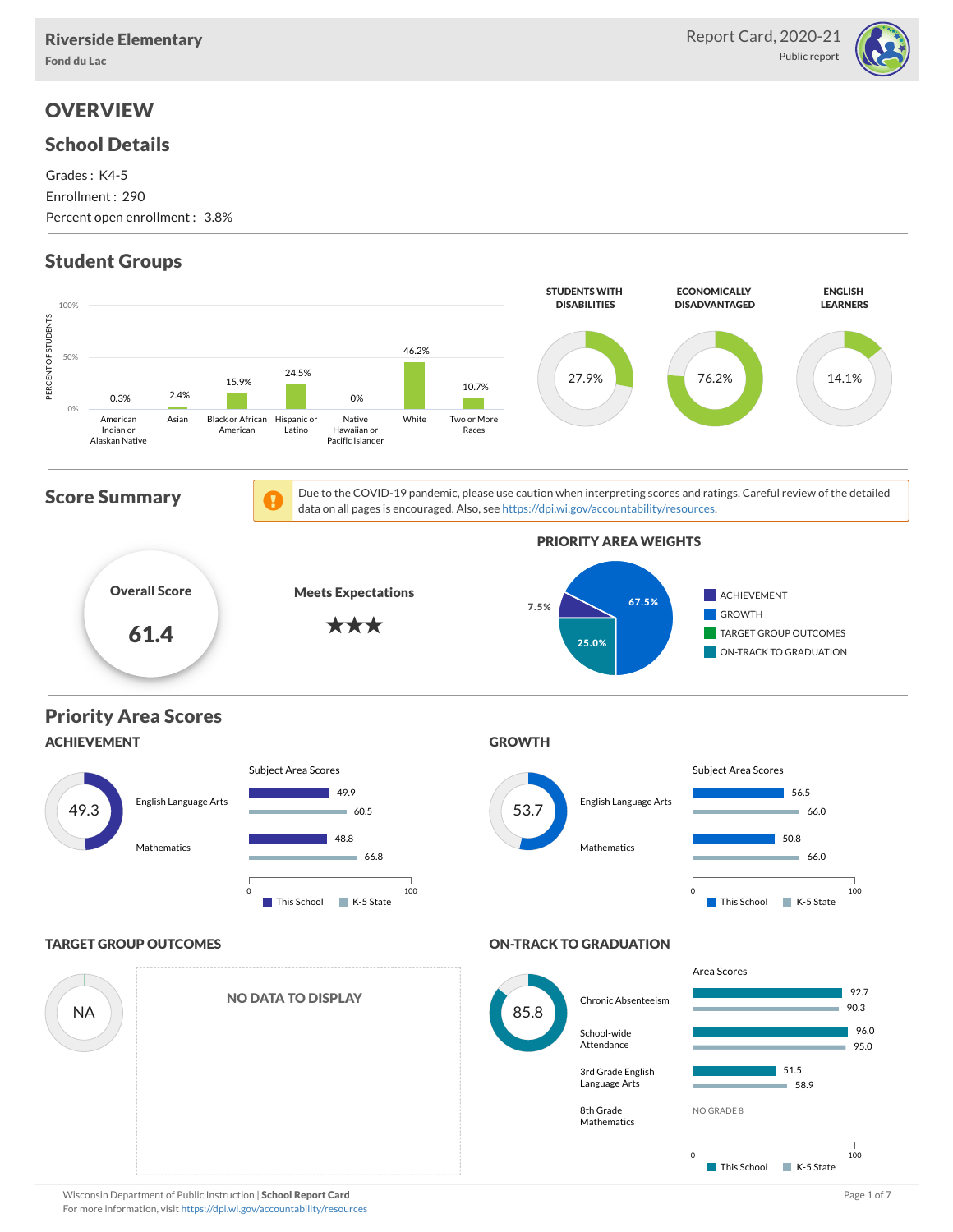

Point change from prior year

# ACHIEVEMENT

This priority area summarizes how this school's students performed on state assessments using a points-based proficiency system that gives partial credit for Basic test performance and extra credit for Advanced performance. The score is a multi-year average of English language arts and mathematics subscores.

## Priority Area Score



## Student Group Achievement, 2020-21 (for information only)

Group size is given in parentheses. Groups with fewer than 20 students are not displayed.

#### ENGLISH LANGUAGE ARTS



## Performance Levels by Year

These graphs show school-wide percentages and group sizes of students performing at each level.

#### ENGLISH LANGUAGE ARTS



#### **MATHEMATICS**

**MATHEMATICS** 



Wisconsin Department of Public Instruction | School Report Card Page 2 of 7 and 2008 and 2009 and 2 of 7 and 2 of 7

For more information, visit <https://dpi.wi.gov/accountability/resources>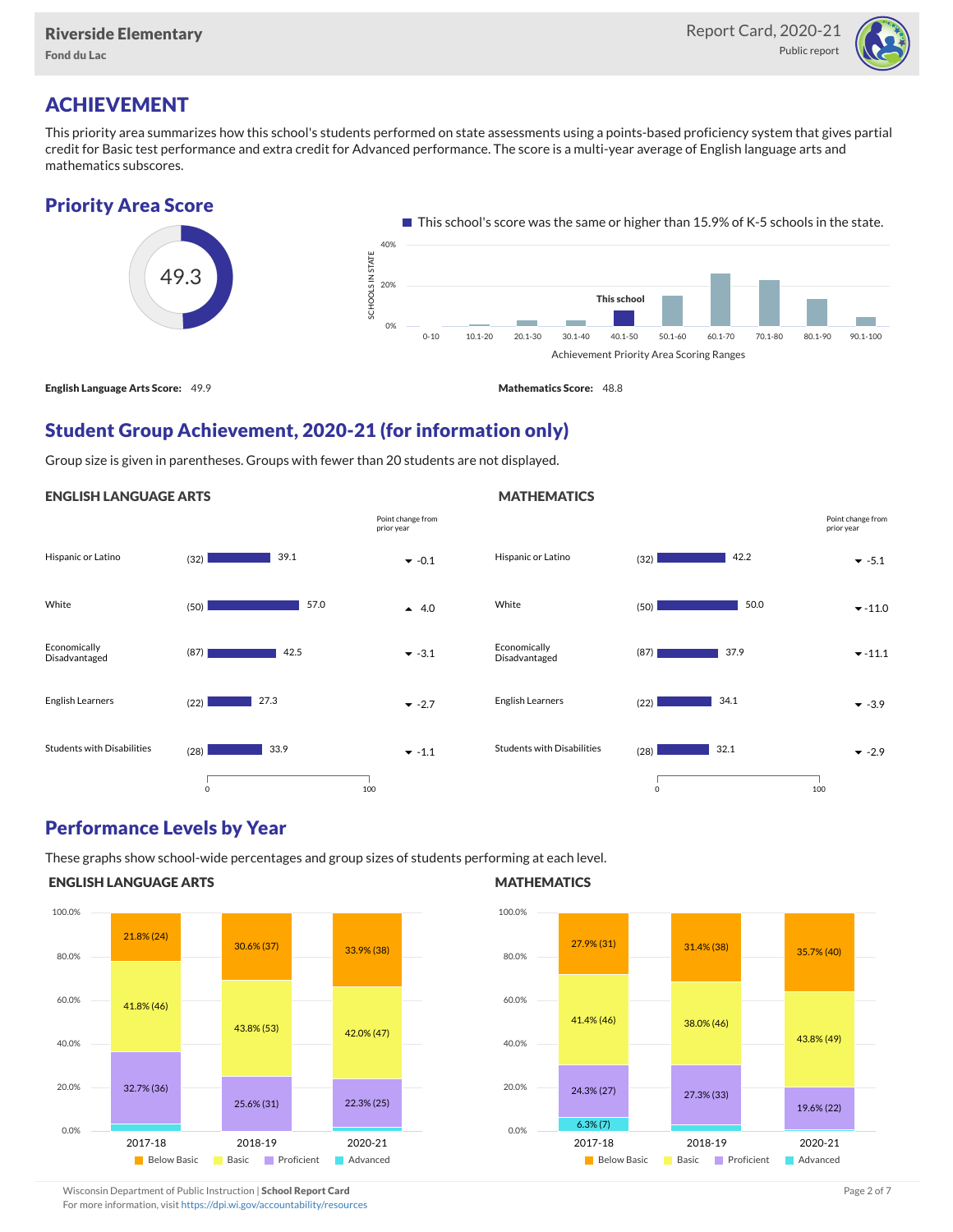

# ACHIEVEMENT - ADDITIONAL INFORMATION

The data on this page is for information only.

# Test Participation Rates, 2020-21

| <b>ENGLISH LANGUAGE ARTS</b> |                             | <b>MATHEMATICS</b> |                             |  |  |  |  |  |
|------------------------------|-----------------------------|--------------------|-----------------------------|--|--|--|--|--|
| All students                 | Lowest-participating group: | All students       | Lowest-participating group: |  |  |  |  |  |
|                              | White                       |                    | White                       |  |  |  |  |  |
| 96.0%                        | 91.2%                       | 96.0%              | 91.2%                       |  |  |  |  |  |

## Student Group Performance Levels by Year

Groups with any full academic year students in tested grades are shown.

#### ENGLISH LANGUAGE ARTS

|                                   |                  |           | 2017-18    |         |                |                  |          | 2018-19    |                            | 2020-21        |                  |          |            |       |                    |
|-----------------------------------|------------------|-----------|------------|---------|----------------|------------------|----------|------------|----------------------------|----------------|------------------|----------|------------|-------|--------------------|
|                                   | Tested<br>Total# | Advanced  | Proficient | Basic   | Below<br>Basic | Tested<br>Total# | Advanced | Proficient | Basi<br>$\overline{\circ}$ | Below<br>Basic | Tested<br>Total# | Advancec | Proficient | Basic | <b>Below Basic</b> |
| All Students: K-5 State           | 192,784          | 7.3%      | 35.1%      | 34.5%   | 23.2%          | 189,032          | 6.7%     | 33.7%      | 34.8%                      | 24.8%          | 158,545          | 5.8%     | 31.3%      | 35.0% | 27.9%              |
| <b>All Students</b>               | 110              | 3.6%      | 32.7%      | 41.8%   | 21.8%          | 121              | 0.0%     | 25.6%      | 43.8%                      | 30.6%          | 112              | 1.8%     | 22.3%      | 42.0% | 33.9%              |
| Asian                             | $\angle 20$      | $\ddot{}$ | $\star$    | $\star$ | $\star$        | $\angle 20$      | $\star$  | $\star$    | $\ddot{\phantom{1}}$       | $\star$        | $\angle 20$      | $\star$  | $\star$    |       |                    |
| <b>Black or African American</b>  | $\sim 20$        | $\star$   | $\star$    | $\star$ | $\star$        | $\angle 20$      | $\star$  | $\star$    | $\star$                    | $\star$        | $\sim 20$        | $\star$  | $\star$    |       |                    |
| Hispanic or Latino                | 26               | 3.8%      | 34.6%      | 34.6%   | 26.9%          | 37               | 0.0%     | 18.9%      | 40.5%                      | 40.5%          | 32               | 3.1%     | 15.6%      | 37.5% | 43.8%              |
| White                             | 56               | 1.8%      | 41.1%      | 41.1%   | 16.1%          | 50               | 0.0%     | 32.0%      | 42.0%                      | 26.0%          | 50               | 2.0%     | 30.0%      | 48.0% | 20.0%              |
| Two or More Races                 | $\sim 20$        | $\star$   | $\star$    | $\star$ | $\star$        | $\sim 20$        | $\star$  | $\star$    | $\star$                    | $\star$        | $\angle 20$      | $\star$  | $\star$    |       |                    |
| <b>Economically Disadvantaged</b> | 90               | 3.3%      | 31.1%      | 42.2%   | 23.3%          | 103              | 0.0%     | 26.2%      | 38.8%                      | 35.0%          | 87               | 2.3%     | 17.2%      | 43.7% | 36.8%              |
| <b>English Learners</b>           | 23               | 4.3%      | 30.4%      | 34.8%   | 30.4%          | 25               | 0.0%     | 12.0%      | 36.0%                      | 52.0%          | 22               | 0.0%     | 4.5%       | 45.5% | 50.0%              |
| <b>Students with Disabilities</b> | 23               | 0.0%      | 13.0%      | 47.8%   | 39.1%          | 30               | 0.0%     | 10.0%      | 50.0%                      | 40.0%          | 28               | 0.0%     | 14.3%      | 39.3% | 46.4%              |

#### **MATHEMATICS**

|                                   |                  |          | 2017-18    |         |                |                  |          | 2018-19    |         | 2020-21        |                  |          |            |       |                    |
|-----------------------------------|------------------|----------|------------|---------|----------------|------------------|----------|------------|---------|----------------|------------------|----------|------------|-------|--------------------|
|                                   | Tested<br>Total# | Advanced | Proficient | Basic   | Below<br>Basic | Total#<br>Tested | Advanced | Proficient | Basic   | Below<br>Basic | Tested<br>Total# | Advanced | Proficient | Basic | <b>Below Basic</b> |
| All Students: K-5 State           | 193,134          | 11.3%    | 35.2%      | 32.5%   | 21.0%          | 189,328          | 12.0%    | 34.8%      | 32.0%   | 21.2%          | 158,380          | 10.1%    | 32.3%      | 32.1% | 25.6%              |
| All Students                      | 111              | 6.3%     | 24.3%      | 41.4%   | 27.9%          | 121              | 3.3%     | 27.3%      | 38.0%   | 31.4%          | 112              | 0.9%     | 19.6%      | 43.8% | 35.7%              |
| Asian                             | $\sim 20$        |          |            | ٠       | $\star$        | $\sim 20$        | $\star$  | $\star$    |         | $\ddot{}$      | $\sim 20$        | $\star$  | ٠          |       |                    |
| <b>Black or African American</b>  | $\angle 20$      | ٠        | $\star$    |         | $\star$        | $\angle 20$      | $\star$  | $\star$    |         | $\star$        | $\angle 20$      | $\star$  | $\star$    |       |                    |
| Hispanic or Latino                | 27               | 0.0%     | 33.3%      | 37.0%   | 29.6%          | 37               | 2.7%     | 21.6%      | 43.2%   | 32.4%          | 32               | 3.1%     | 18.8%      | 37.5% | 40.6%              |
| White                             | 56               | 10.7%    | 25.0%      | 42.9%   | 21.4%          | 50               | 4.0%     | 38.0%      | 34.0%   | 24.0%          | 50               | 0.0%     | 24.0%      | 52.0% | 24.0%              |
| Two or More Races                 | $\sim 20$        | $\star$  | $\star$    | $\star$ | $\star$        | $\sim 20$        | $\star$  | $\star$    | $\star$ | $\star$        | $\sim 20$        | $\star$  | $\star$    |       |                    |
| <b>Economically Disadvantaged</b> | 91               | 5.5%     | 19.8%      | 45.1%   | 29.7%          | 103              | 2.9%     | 26.2%      | 36.9%   | 34.0%          | 87               | 1.1%     | 14.9%      | 42.5% | 41.4%              |
| <b>English Learners</b>           | 24               | 0.0%     | 20.8%      | 41.7%   | 37.5%          | 25               | 0.0%     | 16.0%      | 44.0%   | 40.0%          | 22               | 0.0%     | 13.6%      | 40.9% | 45.5%              |
| <b>Students with Disabilities</b> | 23               | 4.3%     | 21.7%      | 30.4%   | 43.5%          | 30               | 0.0%     | 16.7%      | 36.7%   | 46.7%          | 28               | 0.0%     | 17.9%      | 28.6% | 53.6%              |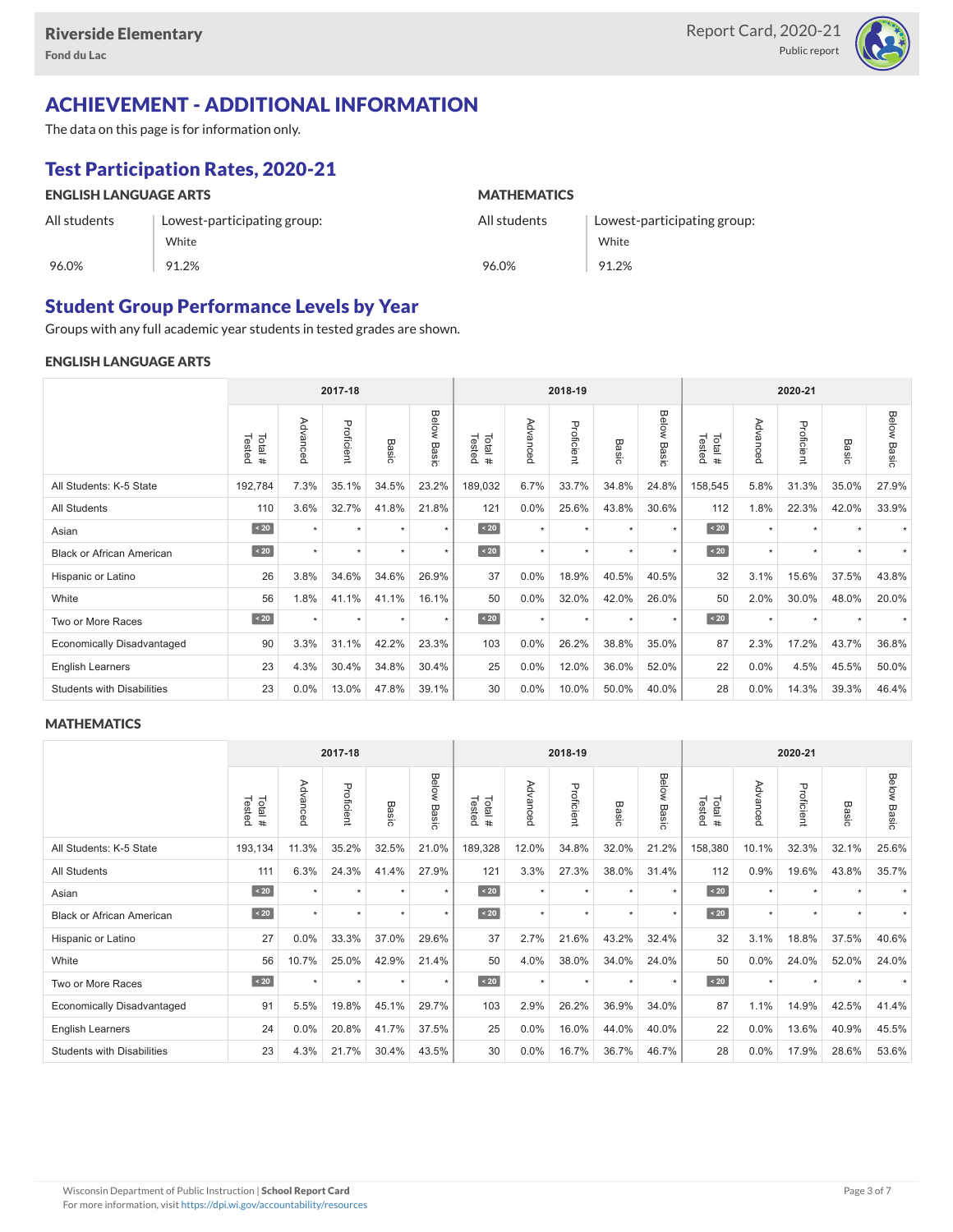

# **GROWTH**

This priority area measures year-to-year student progress on statewide tests. It uses a value-added model that seeks to control for circumstances beyond the influence of educators. A high value-added score means that on average students in the school are progressing more quickly than other, similar students. Growth is scored from 0 to 100 to match the other priority areas and is a conversion from the roughly 0 to 6 value-added score.



# Student Group Value-Added (for information only)

Value-added scores cover an approximately 0-6 range. Higher scores mean greater positive impact. A score of 3.0 is average. Group size is shown in parentheses. Groups with fewer than 20 students are not displayed. Shaded boxes indicate higher-than-average scores.

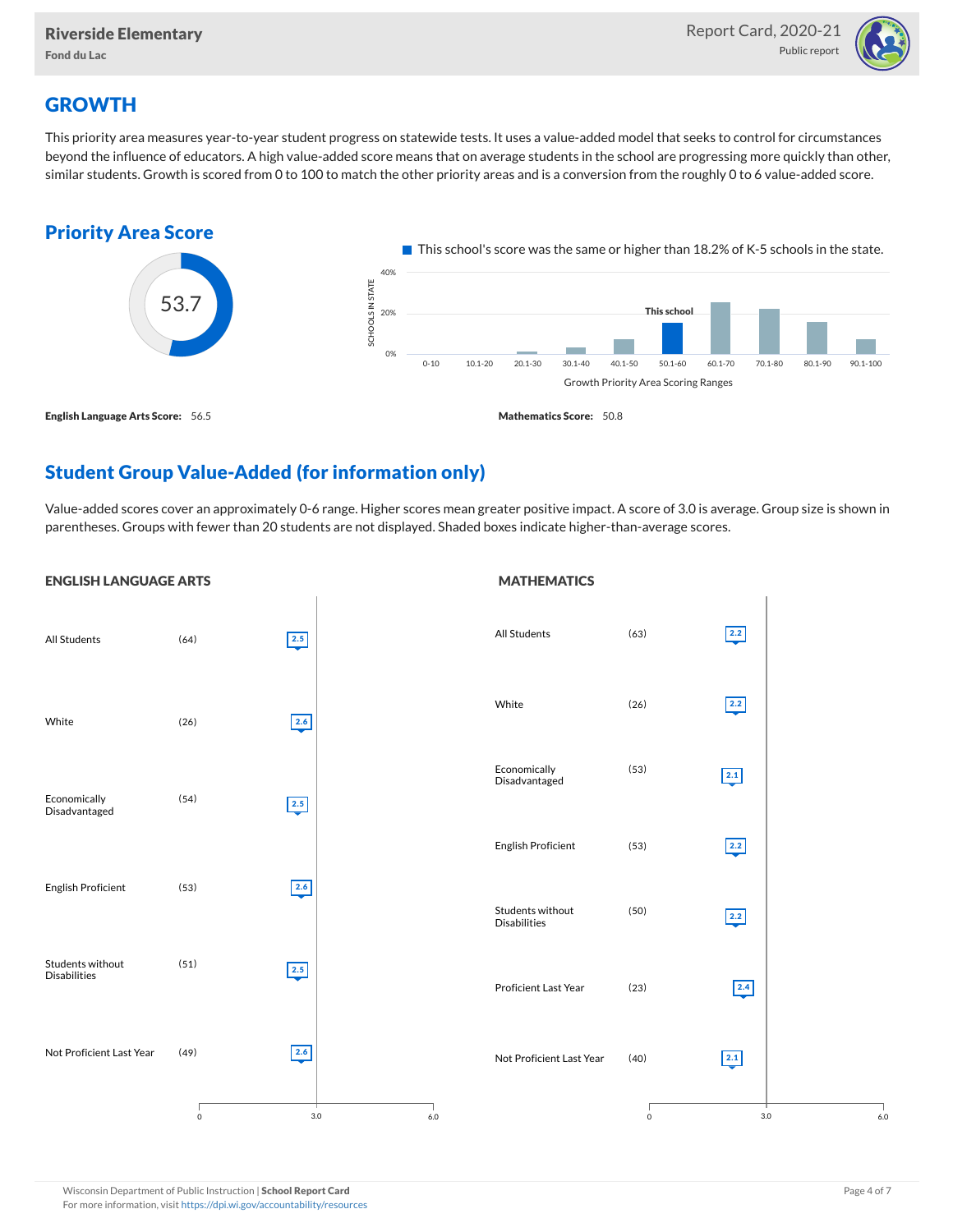

# TARGET GROUP OUTCOMES

This priority area examines outcomes for students with the lowest test scores — the Target Group. It is designed to promote equity by helping schools focus on learners who need the most support while also improving outcomes for all students. The priority area score combines component scores for achievement, growth, chronic absenteeism, and attendance or graduation rate. Data are not displayed when target groups have fewer than 20 students.

## Priority Area Score



## Component Scores

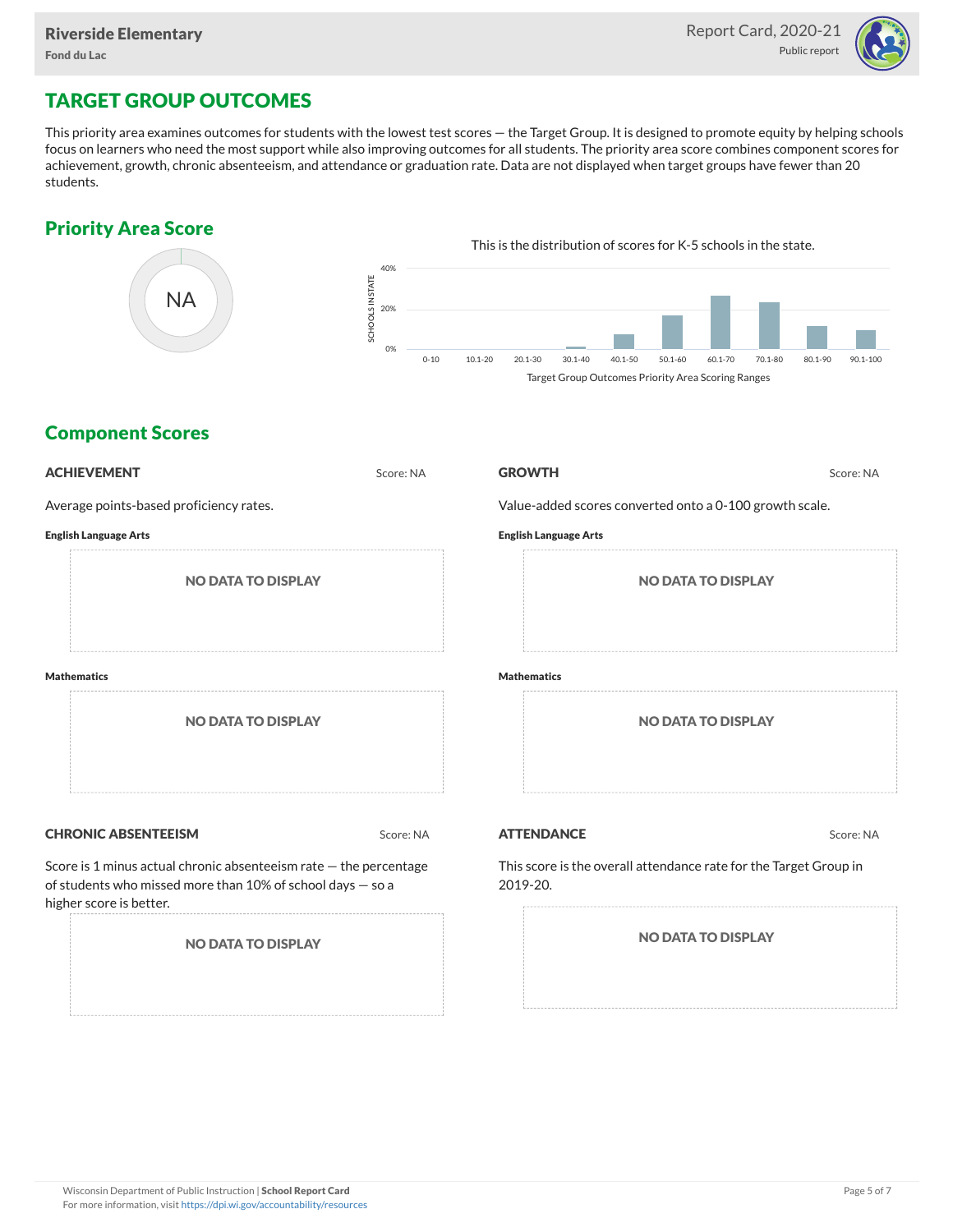

# ON-TRACK TO GRADUATION

This priority area indicates how successfully students are progressing toward completing their K-12 education. The score combines component scores for measures of student engagement and achievement.

# Priority Area Score



 $\blacksquare$  This school's score was the same or higher than 31.4% of K-5 schools in the state.



## Component Scores

#### **CHRONIC ABSENTEEISM** Score: 92.7

Score is 1 minus actual chronic absenteeism rate — the percentage of students who missed more than 10% of school days — so a higher score is better.



#### **SCHOOL-WIDE ATTENDANCE** Score: 96.0

This score is the overall attendance rate for the school in 2019-20.



#### **3RD GRADE ENGLISH LANGUAGE ARTS** Score: 51.5

Average points-based proficiency rates.



#### **8TH GRADE MATHEMATICS** Score: NA

Average points-based proficiency rates.

NO GRADE 8